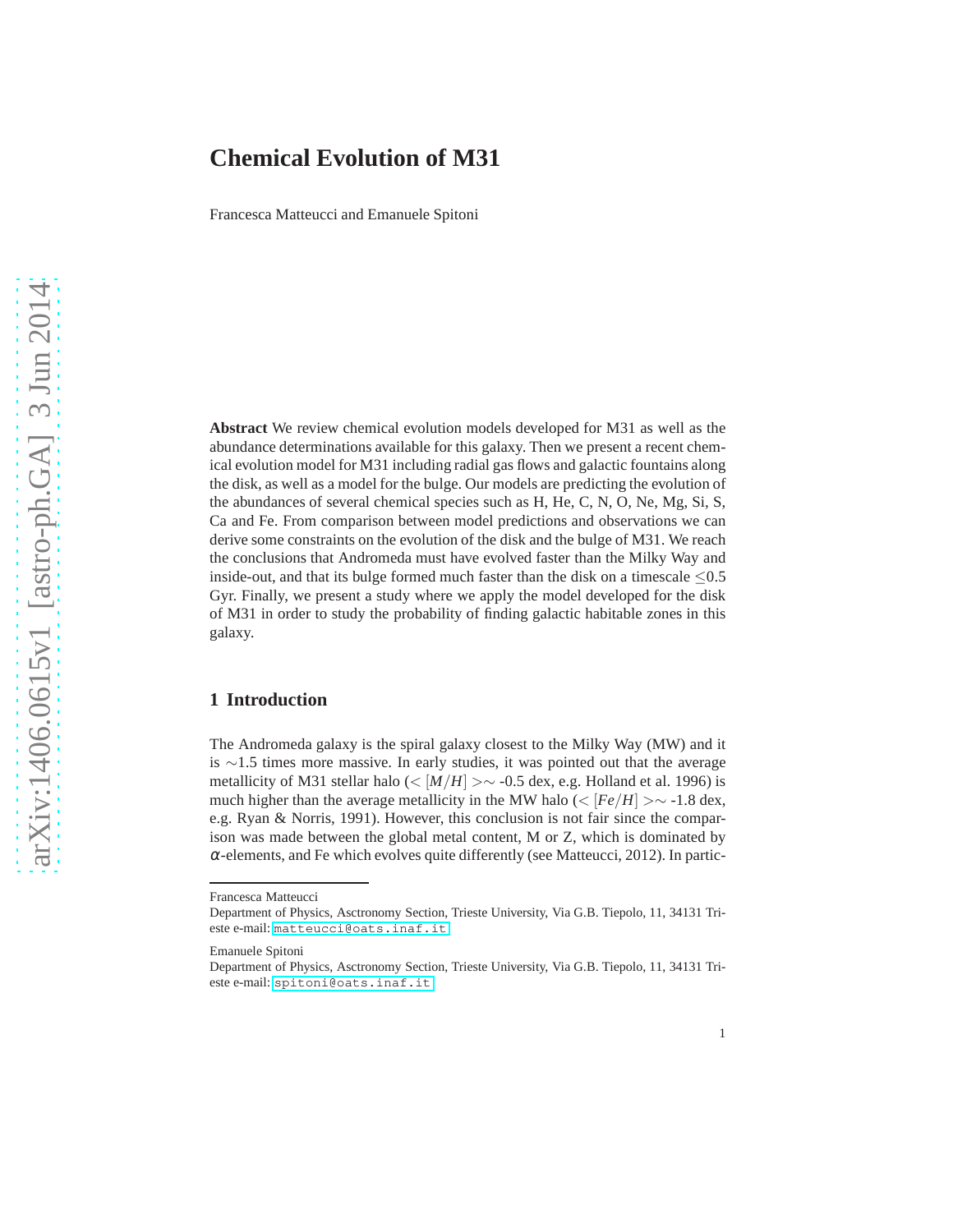ular, M31 halo stars could show an overabundance of  $\alpha$ -elements relative to Fe, as the Galactic halo stars. Therefore, if we assume  $[\alpha/\text{Fe}] = +0.3$  dex for the stars in the M31 halo, we obtain that the  $\langle M/H \rangle > \sim -0.5$ dex transforms into  $\langle \langle [Fe/H] \rangle > \sim$ -1.5dex, more similar to the metallicity of Galactic halo stars. In fact, Kalirai et al. (2006), by assuming  $\lceil \alpha/\text{Fe} \rceil = +0.3$  dex, derived a  $\lt$   $\lceil \text{Fe/H} \rceil \gt \sim -1.5$  dex for red giant branch stars in the outer halo of Andromeda. It should be reminded that the chemical abundances of M31 stars are generally measured by means of color-magnitude diagrams, which are interpreted through stellar tracks computed for a given stellar metallicity Z (M). We should therefore be careful not to confuse Z with Fe, as it is still done in several papers. More recently, Koch et al. (2008) measured the [Fe/H] in the halo of M31 by means of spectroscopy (CaII triplet) and also found stars in the outermost region with  $[Fe/H] < -2.0$  dex, thus implying that there is indeed a metal poor halo also in M31. Sarajedini & Jablonka (2005) measured the metallicity distribution function (MDF) of stars in the bulge of M31 by means of the colour -magnitude diagram, and Worthey et al. (2005) also performed imaging of 11 fields in M31 with HST, and the chosen fields sample all galactocentric radii up to 50 kpc. The metallicity distributions thus obtained show a mild negative gradient that flattens outside 20 kpc along the M31 disk. An interesting fact is that stars in the outer regions of M31 are 10 times more metal rich than the MW halo stars and the globular clusters at the same galactocentric distance. This fact was interpreted as if the disk dominates over the halo at all radii out to 50 kpc. This can mean that many studies claiming to observe the halo of M31 were in reality observing the disk and this could be an additional fact, beyond the  $\alpha$  elements versus Fe argument, to explain the apparent difference found between the average metallicity in the halo of M31 and that of the MW.

Chemical abundances in M31 have been measured also from HII regions, planetary nebulae and young massive stars. In particular, Zurita & Bresolin (2012), Sanders et al. (2012), Esteban et al. (2009) and Galarza et al. (1999) measured abundances in HII regions, while Przybilla et al. (2008), Trundle et al. (2002) and Venn et al. (2000) measured abundances in supergiants. On the other hand, Blair et al. (1982) and Dennefeld & Kunth (1981) derived abundances also from supernova remnants.

The star formation rate in M31 has been estimated by Braun et al. (2009), Boissier et al. (2007) and Williams (2003a,b).

Chemical evolution models for M31 have been developed by Diaz & Tosi (1984), Moll´a et al. (1996), Renda et al. (2005), Ballero et al. (2007), Yin et al. (2009), Marcon-Uchida et al. (2010), Spitoni et al. (2013) and Robles-Valdez et al. (2013). In most of these papers it has been concluded that M31 must have evolved faster than the MW with a higher efficiency of star formation. This can be expressed as a down-sizing in star formation, in analogy to what happens in elliptical galaxies (see for example Matteucci, 2012), since M31 is more massive than our Galaxy. Most of the models suggested also a star formation efficiency decreasing with increasing galactocentric distance in order to reproduce the O abundance gradient, except Spitoni et al. (2013) who included radial gas flows in their chemical model and did not find necessary to assume a variable star formation efficiency. It is well known, in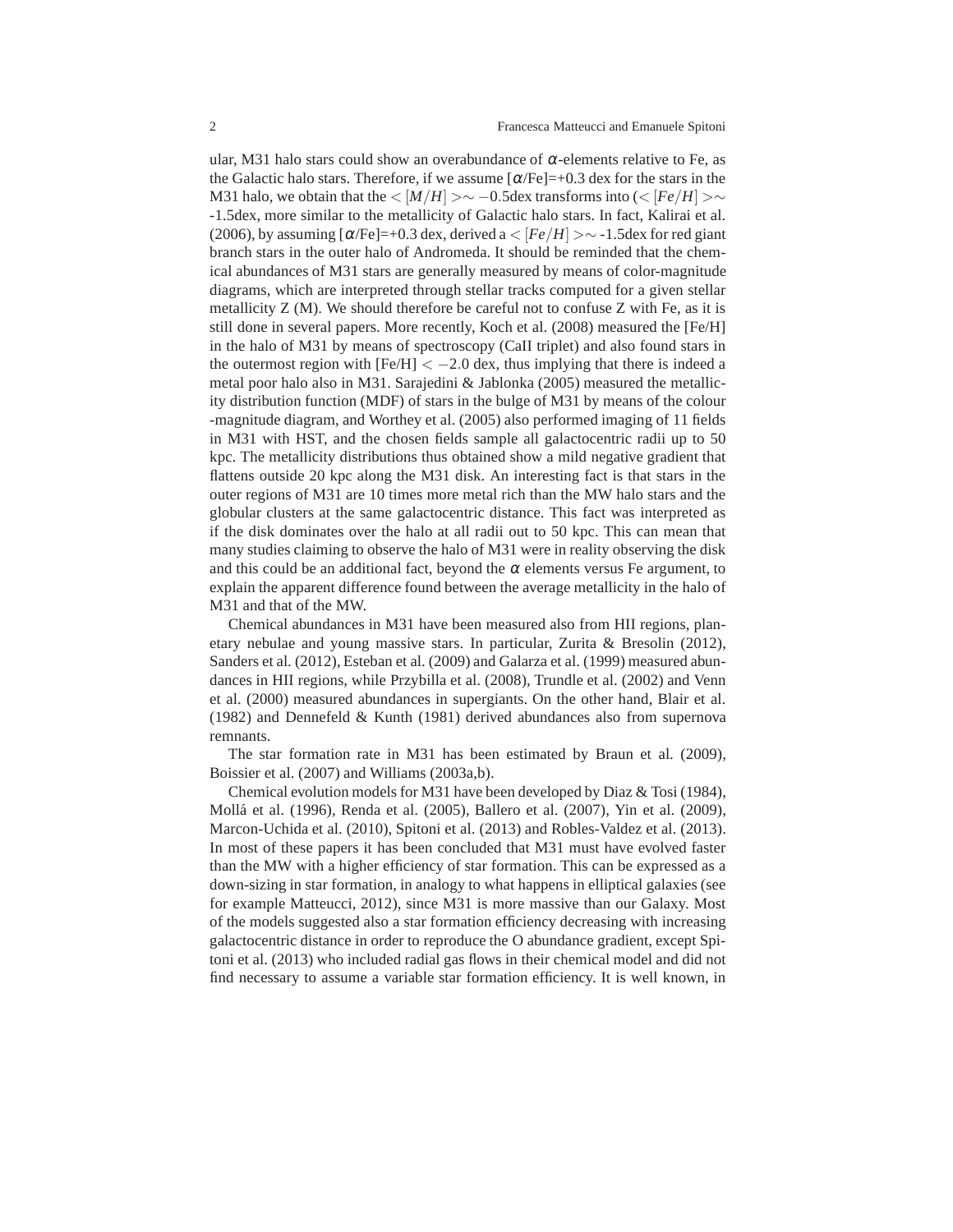Chemical Evolution of M31 3

fact, that radial gas flows have the effect of steepening the gradients (see Mott et al. 2013).

Here, we will review the main results of some of these papers and their conclusions and try to infer the history of formation and evolution of M31. Then we will present a study aimed at exploiting a detailed chemical evolution model for M31 in order to find the galactic habitable zones (GHZ) in this galaxy (Spitoni et al. 2014).

#### **2 Modelling chemical evolution of M31**

As suggested by Renda et al. (2005), when compared to the MW, Andromeda seems to have been more active in forming stars in the past although its current star formation rate (SFR) appears lower, since on average it has been estimated to be  $1M_{\odot}yr^{-1}$ (Williams 2003a,b) against an average of 2-6*M*⊙*yr*−<sup>1</sup> for the solar neighbourhood (Boissier & Prantzos, 1999), which also can represents an average value along the disk. This means that M31 evolved faster than the MW: in other words, it must have had a higher star formation efficiency and/or a shorter timescale for gas accretion relative to the MW.

The SFR, in most of the available models, is expressed by means of the Kennicutt law as :

$$
SFR(r,t) = v\sigma_{gas}^{k} \left( M_{\odot}Gyr^{-1}pc^{-2} \right)
$$
 (1)

where  $\sigma_{\text{gas}}$  is the surface gas density and v is the SFR per unit mass of gas, namely the star formation efficiency, expressed in *Gyr*−<sup>1</sup> . Kennicutt (1998) suggested an average  $v = (0.25 \pm 0.07)Gyr^{-1}$  and  $k = 1.4 \pm 0.15$  for a sample of star forming galaxies. Models of galactic chemical evolution adopting this formulation have adopted similar values for <sup>ν</sup> and *k*, always tuned to reproduce the observed properties of the studied galaxies.

Most chemical evolution models (Renda et al. 2005; Yin et al. 2009; Marcon-Uchida et al. 2010; Spitoni et al. 2013) assumed that the disk of Andromeda formed, like that of the MW, by accretion of cold gas with an infall law of the form:

$$
I(r,t) = A(r)e^{-t/\tau(r)}(M_{\odot}Gyr^{-1}pc^{-2}),
$$
\n(2)

where  $A(r)$  is a parameter obtained by imposing:

$$
\sigma_{tot}(r, T_G) = \int_0^{T_G} A(r)e^{-t/\tau(r)}dt
$$
\n(3)

where  $\sigma_{tot}(r, T_G)$  is the present time surface mass density profile and  $\tau(r)$  is the time scale for gas accretion, which can be a function of galactocentric distance. In MW models it has been suggested (Matteucci & François, 1989; Boissier & Prantzos, 1999) that the disk forms inside-out and therefore it has been assumed that  $\tau(r)$  is an increasing function of the galactocentric distance. The present time surface mass density is an observed quantity and either in the MW or M31 it is well described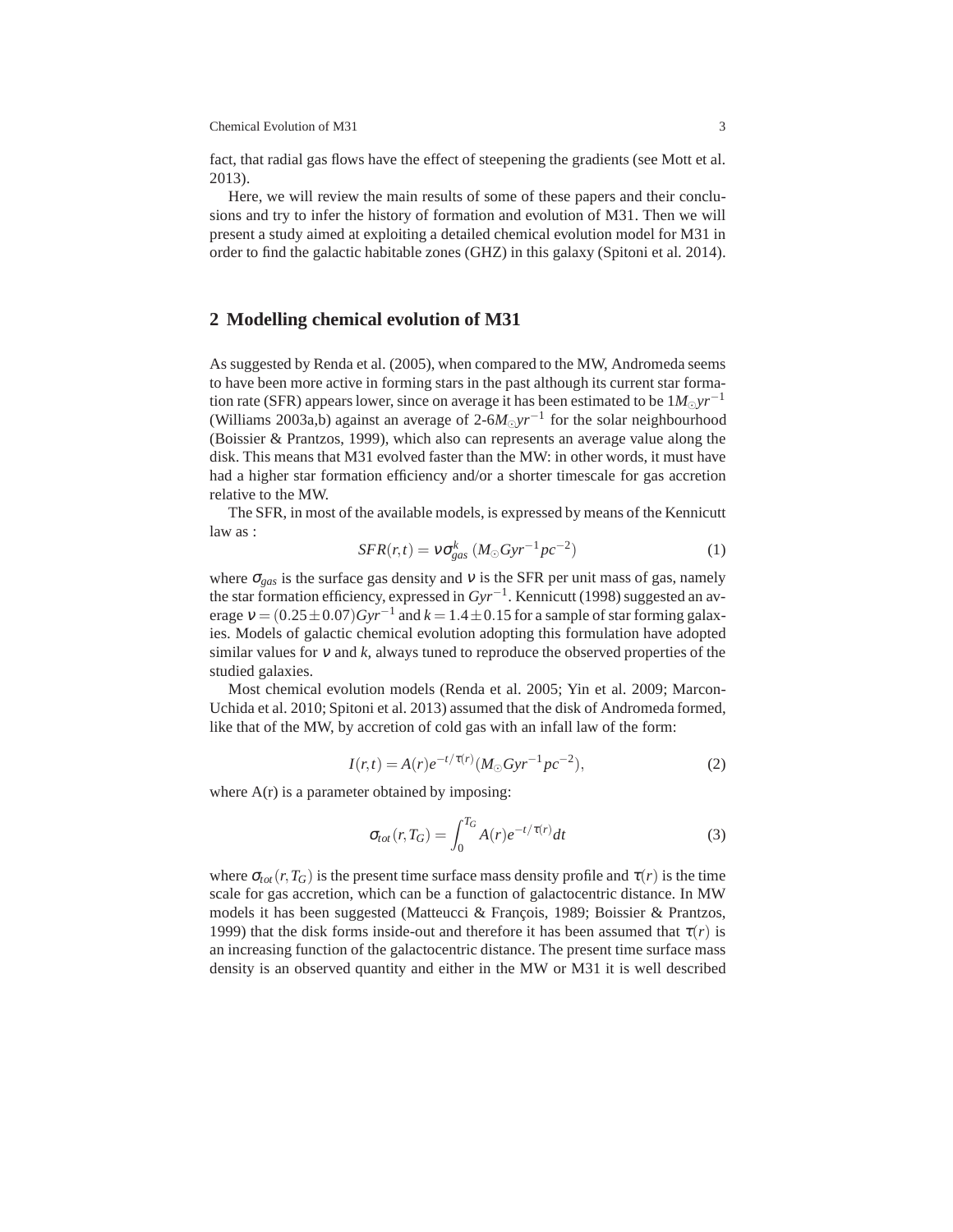by an exponential profile with a typical scale length. The initial mass function is generally assumed to be constant in space and time and its form is either that of Scalo (1986) or Kroupa et al. (1993).

Detailed chemical evolution models relax the instantaneous recycling approximation and consider the stellar lifetimes. In this way, stellar nucleosynthesis and therefore the contributions of supernovae (SNe) of different type can be taken into account precisely. With this kind of models one can predict the evolution in space and time of the abundances of several single chemical elements in the gas.

In summary, once an IMF has been fixed, the main free parameters are the timescale of gas accretion, the efficiency of star formation and the exponent of the surface gas density in the Kennicutt law. In the following, we will present some results of chemical evolution models obtained by varying these three main parameters in order to fit the observed features of M31.

### *2.1 Results about the chemical evolution of M31*

First we show the results of Yin et al. (2009) who adopted an inside-out formation for the disk of M31, a Kroupa et al. (1993) IMF and a Kennicutt law for the SFR with  $k = 1.5$  and  $v_{M31} = 0.2Gyr^{-1}$ . They adopted similar assumptions for the MW



Fig. 1 MW versus M31: the observations are indicated by the shaded areas whereas the continuous line represents the model for the MW and the dashed line the model for M31. Figure 5 from Yin et al. (2009).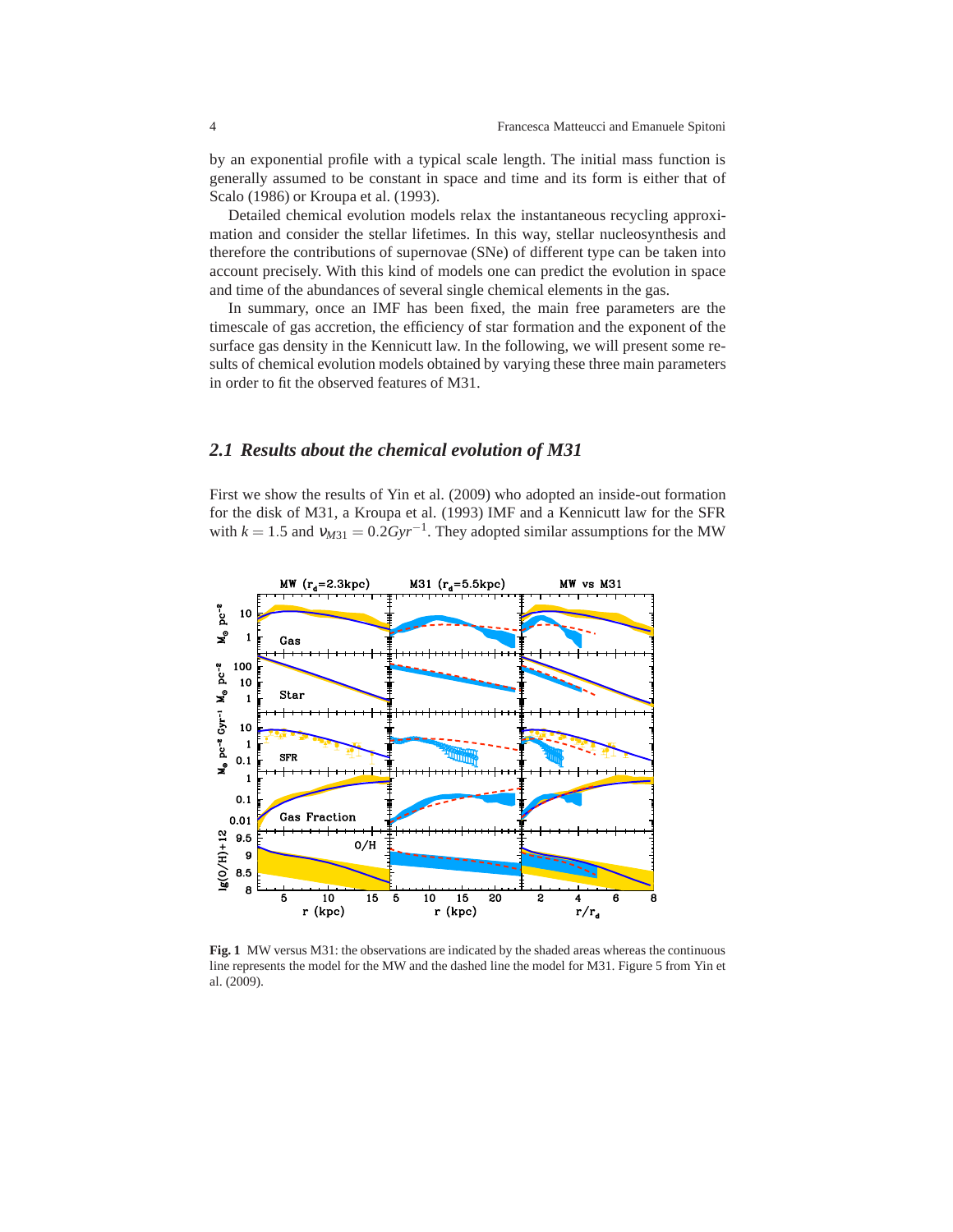Chemical Evolution of M31 5

model with the exception of the efficiency of star formation assumed to be  $v_{MW}$ 0.1*Gyr*<sup>−1</sup>, and the masses of the two disks which are 7.0 · 10<sup>10</sup>*M*<sub>☉</sub> for Andromeda and  $5.0 \cdot 10^{10} M_{\odot}$  for the Milky Way. In Figure 1 we show the results of that paper which illustrate the differences between MW and M31. In particular, in this Figure are shown the predicted and observed behaviours of the gas, the stars, the SFR, the gas fraction and the O gradient  $(\Delta(log(O/H)+12))$  along the disks of M31 and the MW.

The model of Marcon-Uchida et al. (2010) assumed that the disk of M31 forms inside-out with the time scale for gas accretion varying as:

$$
\tau(r) = 0.62r + 1.62(Gyr). \tag{4}
$$

The efficiency of star formation was also assumed to vary with r as:

$$
v(r) = 24/r - 1.5(Gyr^{-1})
$$
\n(5)

until it reaches a minimum value of 0.5*Gyr*−<sup>1</sup> , which is kept constant for the largest radii. A threshold gas density for star formation of 5*M*<sup>⊙</sup> *pc*−<sup>2</sup> (Braun et al. 2009) was also adopted. The surface mass density profile for the disk was taken from Geehan et al. (2006) with a scale radius  $R_D = 5.4$  kpc, while in the MW  $R_D = 2.3 - 2.5$ kpc. Also this model predicts a faster evolution for Andromeda relative to the MW. In fact, although both disks are assumed to have formed inside-out, the time scales for gas accretion are shorter and the efficiencies of star formation are higher in



**Fig. 2** Predicted galactic fountains in M31. The starting radius is 8 kpc and the height reached by the gas fountain is 636pc. The red filled circle indicates the average falling radius coordinate. Figure from Spitoni et al. (2013).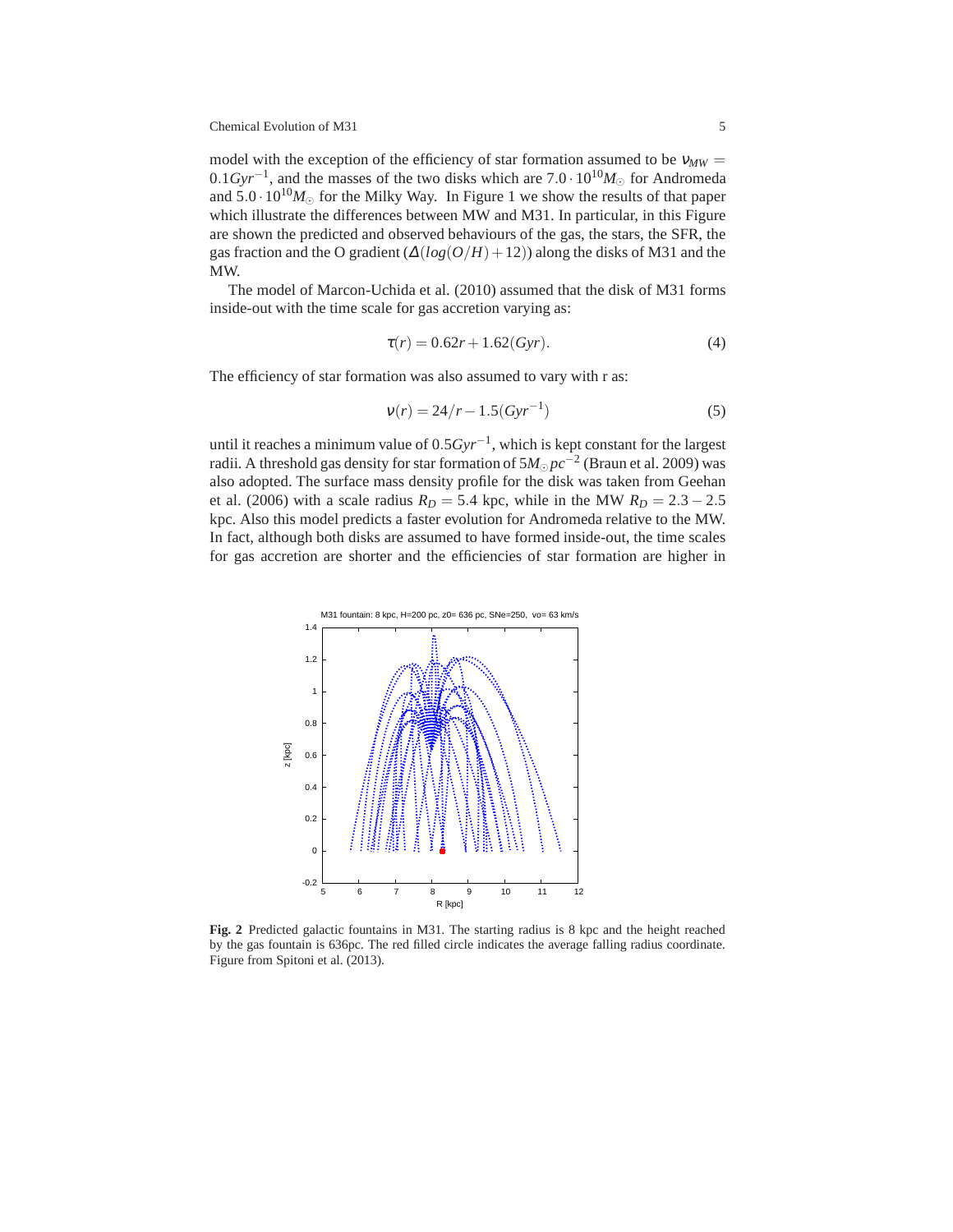Andromeda at the same galactocentric distance than what is generally assumed for the MW (e.g. Chiappini et al. 2001).

Spitoni et al. (2013) adopted a model similar to that of Marcon-Uchida et al. (2010) and included galactic fountains and radial gas flows with the aim of studying the effects of these processes on the O gradient in M31. By means of a ballistic method for the galactic fountains, they found that the landing coordinate of the gas expelled above the galactic disk from SNe is no more than 1 kpc from the starting point, thus not affecting the abundance gradients along the M31 disk (see Figure 2). They also found that including radial gas flows allowed them to reproduce very well the observed abundance gradient of oxygen without the necessity of assuming an efficiency of star formation strongly decreasing with radius or a threshold in the gas density for star formation. The existence of such a star formation threshold has, in fact, been questioned by GALEX observations (see Boissier et al. 2007). In Figure 3 we show the predicted O gradient for M31 compared with a large compilation of data including HII regions, young stars and SN remnants. The presence of radial gas flows derives from the assumption of the disk forming by infall of gas; in fact, the infalling gas has a lower angular momentum than that of the gas in the disk and the mixing of these two gases induces a net radial gas inflow. Chemical evolution models with radial gas flows have been discussed by several authors in the past, including Lacey & Fall (1985), Portinari & Chiosi (2000), Schönrich & Binney



**Fig. 3** Oxygen gradient in M31. The dotted line represents a model without radial gas flows, whereas the dashed line represents a model with gas flows (Spitoni et al. 2013). Data are from HII regions, young stars and SN remnants (Zurita & Bresolin, 2012; Sanders et al.; 2012; Venn et al.; 2000; Esteban et al.; 2009;Galarza et al., 1999; Przybilla et al., 2008; Trundle et al., 2002; Blair et al., 1982; Dennefeld & Kunth, 1981).To better understand the trend in the data, we divided them into six bins as functions of the galactocentric distance. In each bin, we computed the mean value and the standard deviation for the oxygen abundance and the associated error.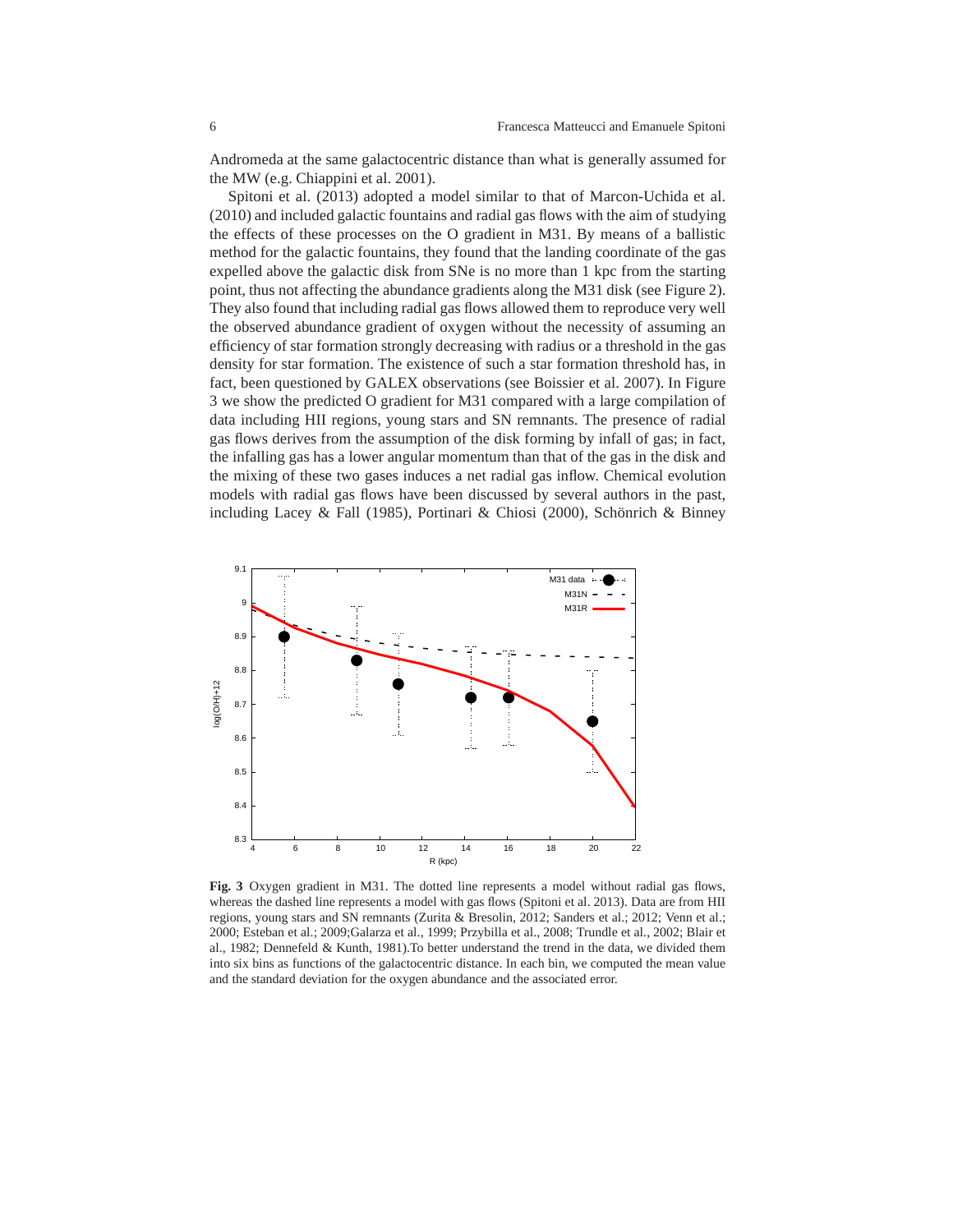Chemical Evolution of M31 7

(2009), Spitoni & Matteucci (2011), but only Spitoni et al. (2013) applied the radial flow model to M31: in particular, they assumed a speed for the gas flow which is linearly increasing with decreasing galactocentric distance and it varies from 1.5 km/sec at 22 kpc down to 0.55km/sec at 2kpc.

# **3 The chemical evolution of M31 bulge**

The chemical evolution of the bulge of M31, a classical bulge more massive than the bulge of the Milky Way, has been computed by Sarajedini & Jablonka (2005), Worthey et al. (2005) and Ballero et al. (2007). The first two models were simple models of chemical evolution with instantaneous recycling approximation, whereas the model of Ballero et al. (2007) was taking into account fast gas accretion, stellar lifetimes, detailed nucleosynthesis and SN progenitors. These last authors concluded that the bulge of M31 must have evolved very quickly and on a timescale no longer than 0.5 Gyr, with an intense burst of star formation with star formation efficiency of ∼ 20*Gyr*−<sup>1</sup> . This agrees with more recent studies (Saglia et al. 2010)



**Fig. 4** MDF for the M31 bulge. The best fit for the M31 bulge is obtained with an IMF with  $x=1.1$ , which is indicated by MB90. The model labelled UIMF represents the universal IMF of Kroupa (2001). Figure from Ballero et al. (2007).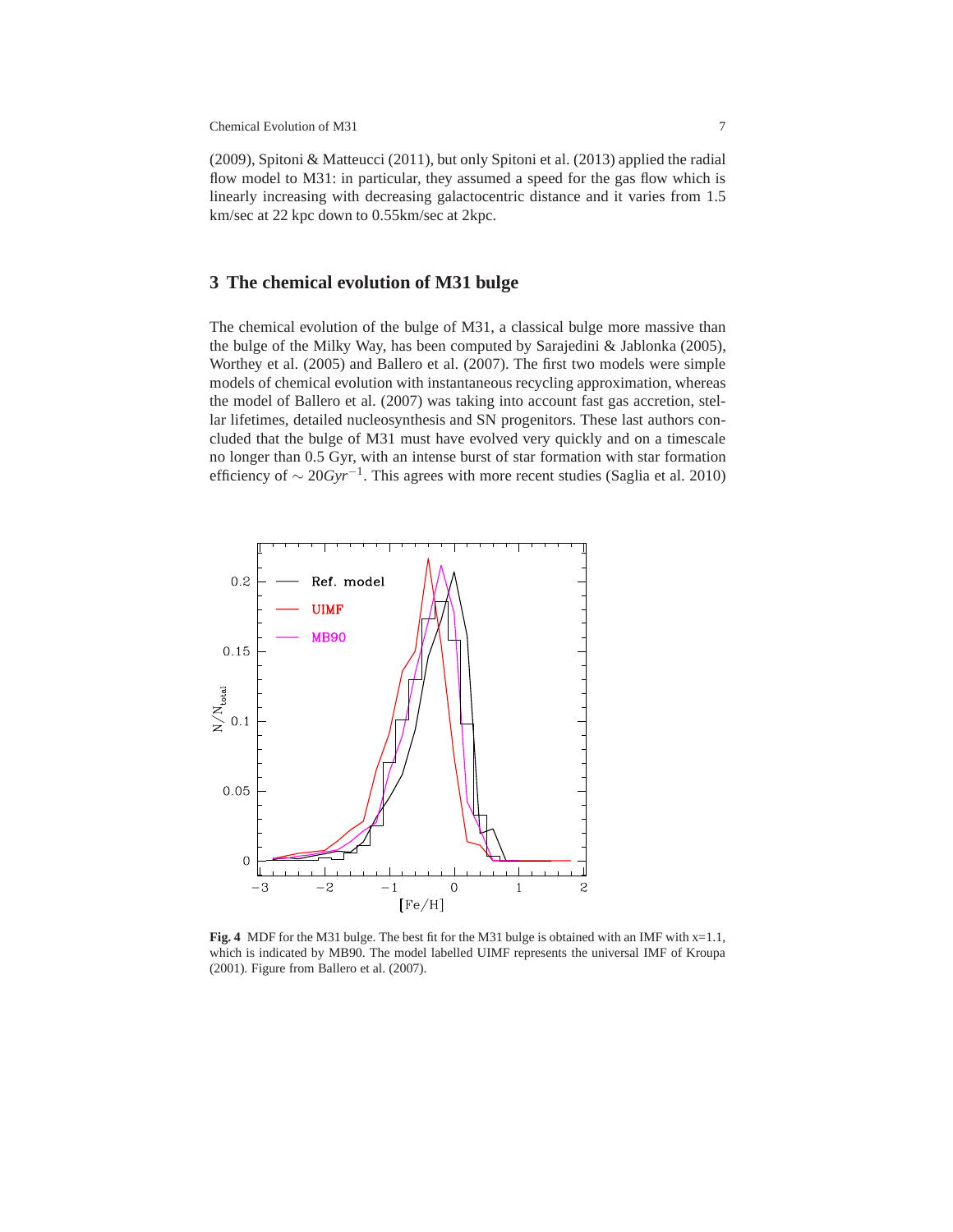who concluded that with the exception of the region in the inner arcsecs, the stars in the bulge of M31 are uniformly old  $(≥ 12 Gyr)$  and with an overabundance of <sup>α</sup>-elements [α/Fe]∼ +0.2 dex and solar metallicity. Sarajedini & Jablonka (2005) derived the stellar metallicity distribution function (MDF) for M31, showing a peak at around the solar metal content  $(Z)$ . In particular, the peak of the MDF of M31 bulge is at a metallicity higher by 0.1 dex relative to the MDF of the bulge of the MW. In Figure 4 we report the predicted and observed MDFs for the M31 bulge; the predictions are from Ballero et al. (2007), who claimed that a flatter IMF than Salpeter (1955) and universal IMF of Kroupa (2001) is necessary to fit the data. In this Figure, the MDF is a function of [Fe/H]: the authors transformed the data from [M/H] to [Fe/H], by assuming  $\left[\alpha/Fe\right] = +0.3$  dex as suggested in Sarajedini & Jablonka (2005). All of these findings suggest that the bulge of M31 must have formed mainly by dissipational collapse during a strong burst of star formation.

# **4 The GHZ in M31**

Finally, we show some predictions concerning the Galactic Habitable Zone (GHZ) for the disk of M31 (Spitoni et al. 2014). We have assumed that the probability of forming Earth-like planets depends on the [Fe/H], the SFR and the SN rate of the



**Fig. 5** A 3-D plot relative to the number of stars with habitable planets expected in M31. The chemical evolution model is that of Spitoni et al. (2013) with radial gas flows. Figure from Spitoni et al. (2014).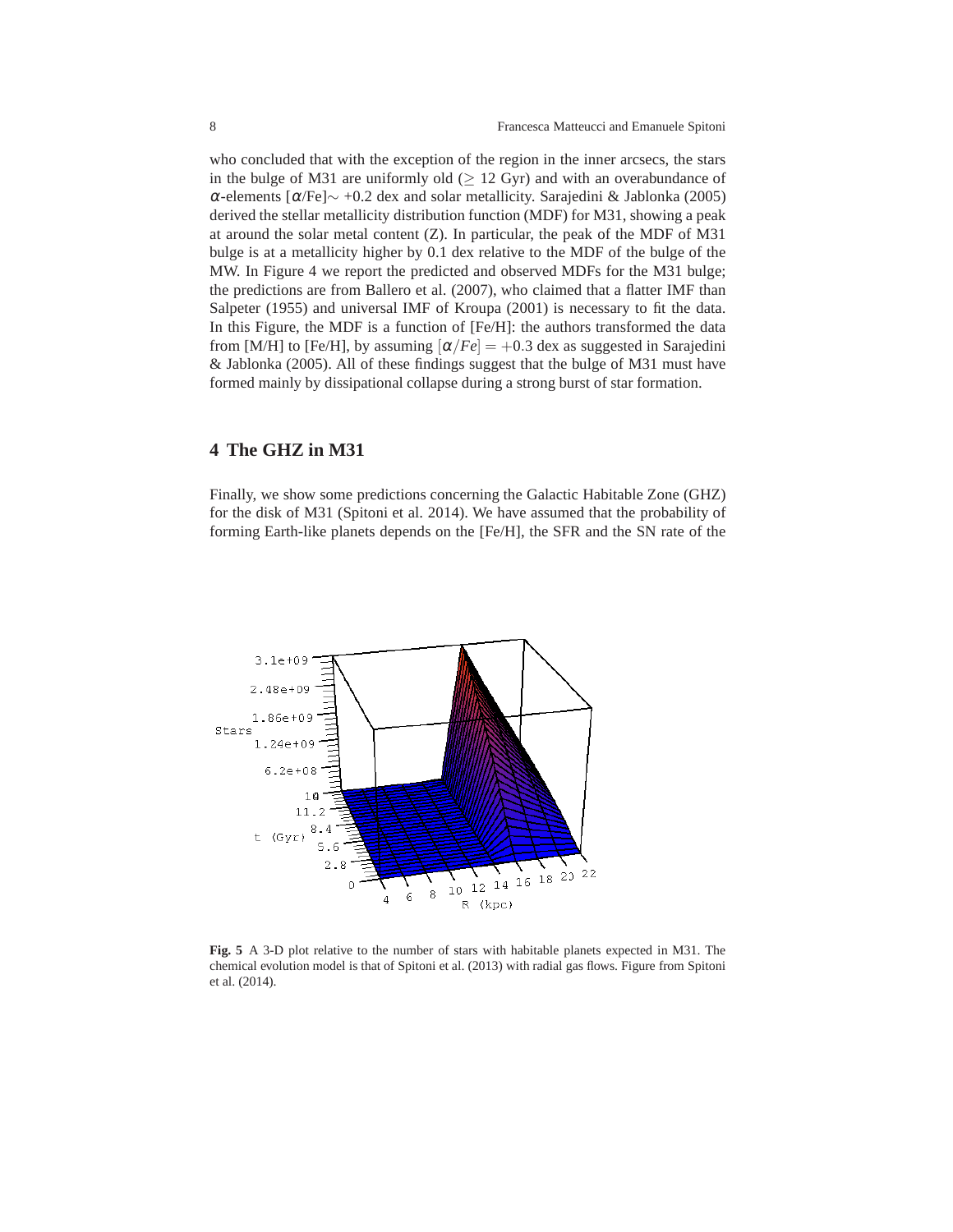studied region. In particular, we define the effective probability of finding stars with Earth-like planets that survived SN explosions as a function of the galactic radius as:

$$
P_{GHZ} = \frac{\int_0^R SFR(r,t')P_E(r,t')P_{SN}(r,t')dt'}{\int_0^R SFR(r,t')dt'},
$$
\n(6)

where  $P_E(r,t)$  is the probability for the creation of Earth like planets and not giant planets and is a function of the Fe abundance,  $P_{SN}(r,t)$  is the probability that a SN occurs close to the Earth-like planets and  $SFR(r,t)$  is the star formation rate. The metallicity, the star formation rate and the SN rate are those predicted by the Spitoni et al. (2013) model for M31.

Therefore, the number of stars hosting Earth-like planets with possible life is given by the product of the probability of having such planets, *PGHZ*, multiplied by the total numer of stars formed at each radius. Figure 5 shows the predicted number of stars with habitable planets in Andromeda and the highest probability of finding them lies at 16 kpc from the center.

## **5 Conclusions**

The Andromeda galaxy has an average metallicity higher than the MW but a shallower metal gradient along the disk at the present time, its bulge looks more evolved than the bulge of the MW, since it is mainly made of old stars exhibiting overabundances of  $\alpha$ -elements relative to Fe. All of this indicates that M31 has suffered a more intense star formation and and shorter timescales for the formation of all its components, than our Galaxy. On the other hand, M31 is more massive than the MW: this fact suggests that the baryonic galactic mass (stars plus gas) is linked to the star formation rate and that a down-sizing in star formation is present also in spiral galaxies. This process can be described by simply assuming that the efficiency of star formation is a function of the galactic baryonic mass. We also estimated which galactocentric region of the Andromeda disk has the highest probability of having stars hosting habitable planets and found that this region is centered at 16 kpc from the centre. Future detailed abundance determinations will greatly help in assessing all the above mentioned points.

**Acknowledgements** We aknowledge financial support from PRIN-MIUR2010-2011, project "Chemical and Dynamical Evolution of the Milky Way and Local Group Galaxies", prot. 2010LY5N2T.

### **References**

- 1. Ballero, S., Kroupa, P. Matteucci, F. 2007, A&A, 467, 117
- 2. Blair, W. P., Kirshner, R. P., Chevalier, R. A. 1982, ApJ, 254, 50